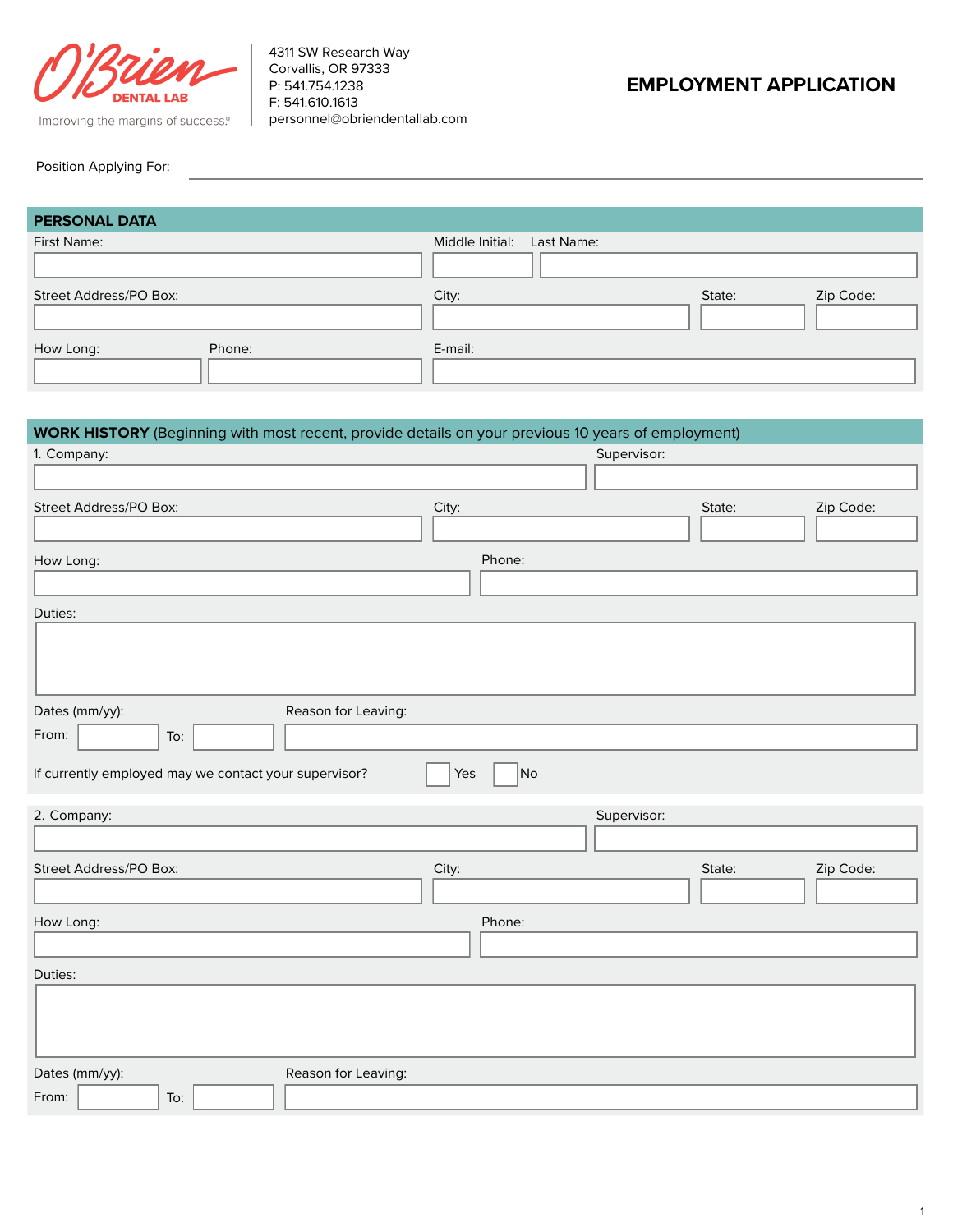## **EMPLOYMENT APPLICATION**

| <b>WORK HISTORY (Continued)</b>                                                                           |                     |             |        |           |
|-----------------------------------------------------------------------------------------------------------|---------------------|-------------|--------|-----------|
| 3. Company:                                                                                               |                     | Supervisor: |        |           |
| Street Address/PO Box:                                                                                    | City:               |             | State: | Zip Code: |
| How Long:                                                                                                 |                     | Phone:      |        |           |
| Duties:                                                                                                   |                     |             |        |           |
| Dates (mm/yy):<br>From:<br>To:                                                                            | Reason for Leaving: |             |        |           |
| Have you had any period of time, lasting three or more months, that you were unemployed? If yes, explain: |                     |             |        |           |

#### **SKILLS GOALS AND EXPERIENCE**

List any relevant skills, previous experience, or training that specifically relates to the position applying for:

List your short term and long term personal and employment goals:

Describe your ideal job and ideal employer:

Describe any job related challenges and successes you have experienced: